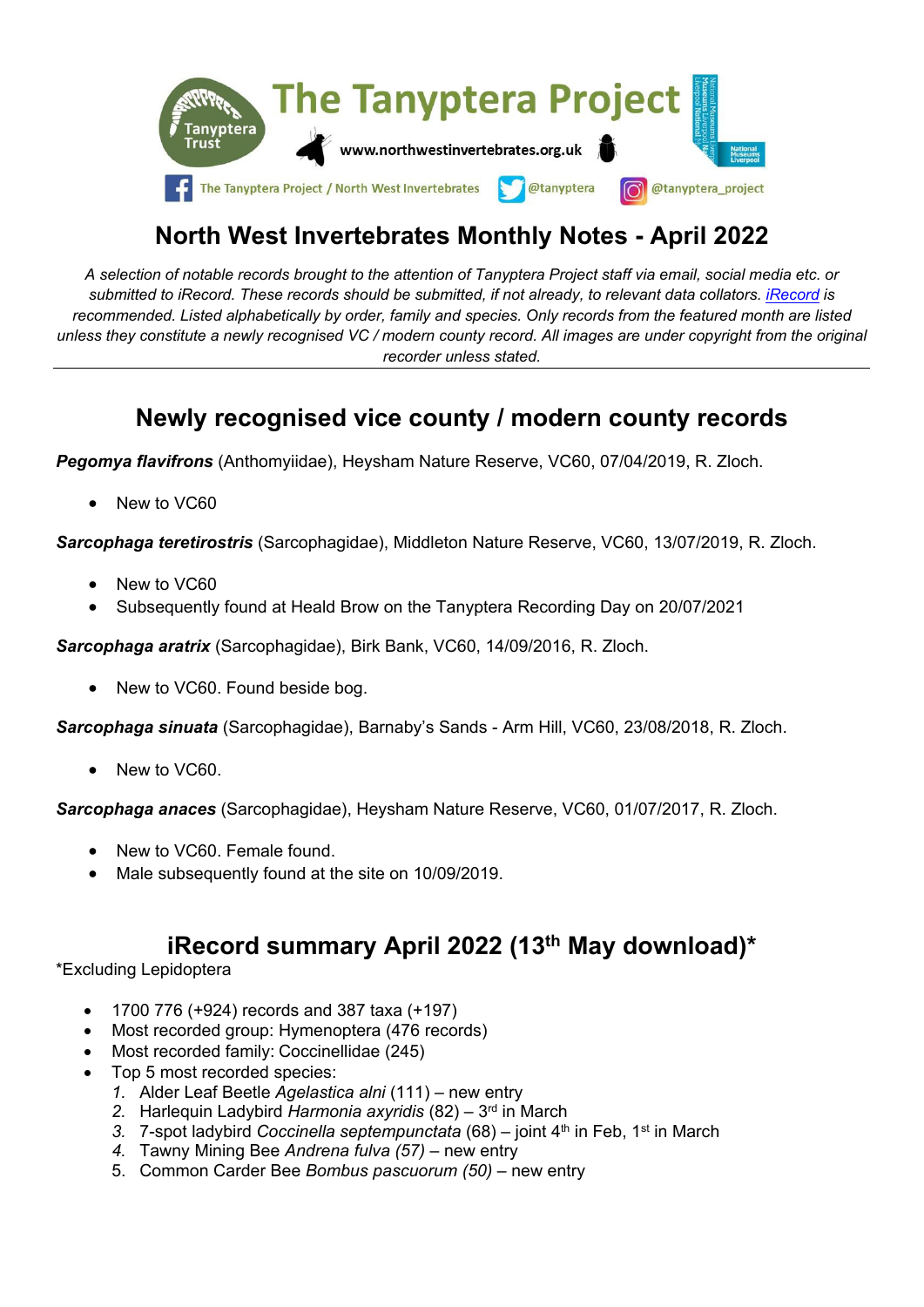| Group                             | No. of records | No. of species |
|-----------------------------------|----------------|----------------|
| insect - hymenopteran             | 476            | 62             |
| insect - beetle (Coleoptera)      | 471            | 71             |
| insect - true fly (Diptera)       | 348            | 85             |
| insect - true bug (Hemiptera)     | 133            | 30             |
| mollusc                           | 80             | 25             |
| crustacean                        | 59             | 12             |
| spider (Araneae)                  | 29             | 12             |
| millipede                         | 17             | 6              |
| acarine (Acari)                   | 13             | 8              |
| insect - caddis fly (Trichoptera) | 12             | 7              |
| insect - dragonfly (Odonata)      | 11             | $\overline{2}$ |
| insect - stonefly (Plecoptera)    | 11             | 4              |
| centipede                         | 8              | 3              |
| harvestman (Opiliones)            | 6              | 3              |
| insect - alderfly (Megaloptera)   | 6              | $\mathbf{1}$   |
| springtail (Collembola)           | 5              | 3              |
| annelid                           | 4              | 3              |
| insect - lacewing (Neuroptera)    | 4              | 2              |
| flatworm (Turbellaria)            | 3              | 1              |
| insect - orthopteran              | 3              | $\mathbf{1}$   |
| insect - booklouse (Psocoptera)   | 1              | 1              |

#### **iRecord - Records and species numbers by taxon group**

## **Notable Records**

### **Annelid (Segmented Worms)**

#### - **Acari (Mites and Ticks)**

#### - **Araneae (Spiders)**

#### **- Chilopoda (Centipedes)**

#### - **Collembola (Springtails)**

#### **- Coleoptera (Beetles)**

*Amara lucida* (Carabidae), Leasowe Gunsite (Tanyptera Recording Day), VC58, 27/4, C. Washington.

- Found in dunes.
- In VC58, previously recorded from Wallasey in 1917 and there are possibly other historical records.

*Harpalus anxius* (Carabidae), Leasowe Gunsite (Tanyptera Recording Day), VC58, 27/4, C. Washington.

- Nationally Scarce
- UK distribution is mainly dunes but also occurs on sandy heaths.
- Within the region also known from the Sefton Coast.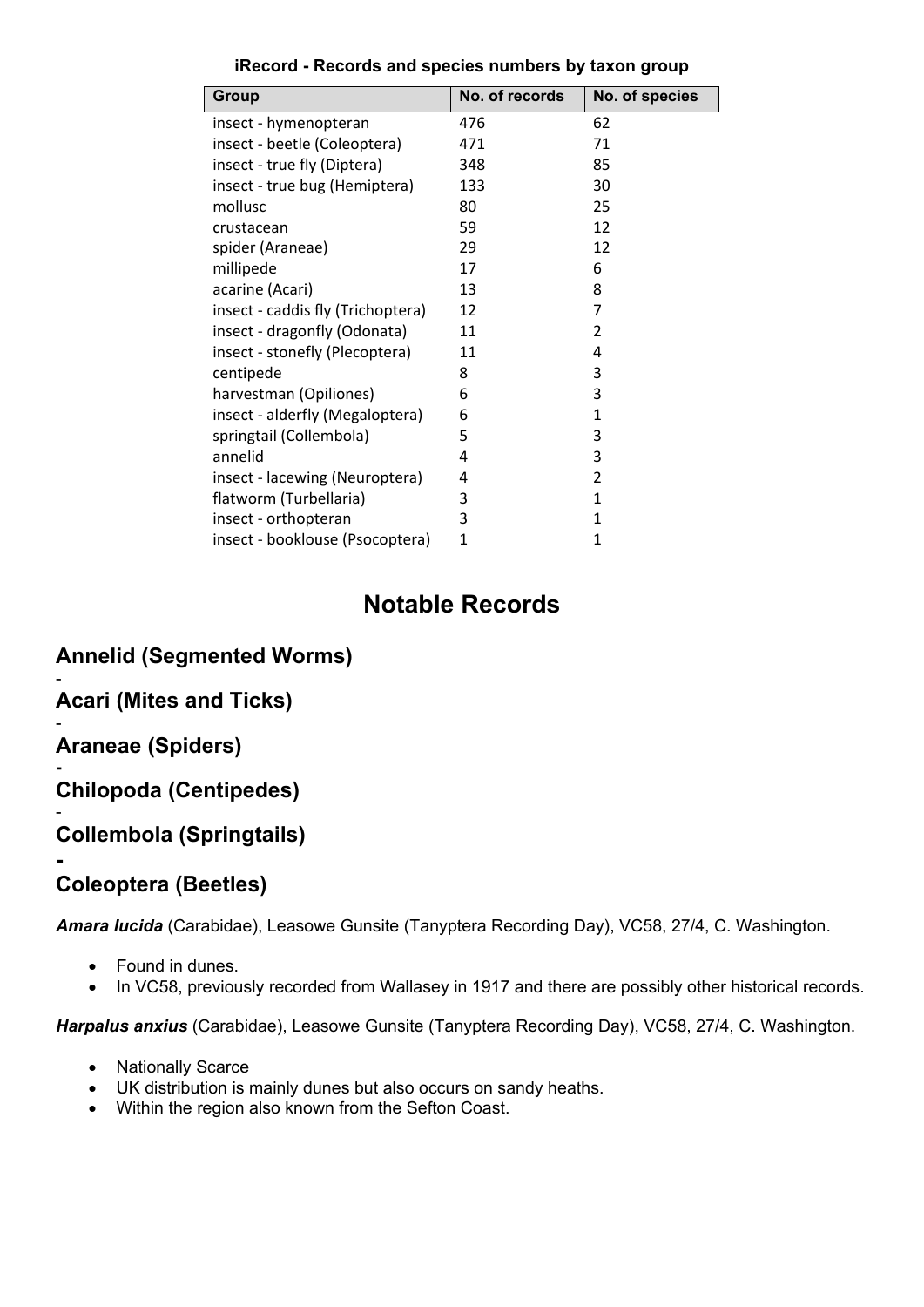*Orchestes alni* **Elm Flea Weevil** (Curculionidae), Leasowe Gunsite (Tanyptera Recording Day), VC58, 27/4, P. Brighton & G. Hedges (image right)

- Single adult specimens found by each recorder in elm scrub, which is the species foodplant.
- According to the regional checklist (C. Washington, 2020), these records represent the  $2^{nd}$  and  $3^{rd}$  vice county records having first been recorded in 2001.

*Tournotaris bimaculata* (Erirhinidae), Burton Marsh, VC58, 15/4, C. Washington

- Found in tidal grass litter.
- No VC58 records since 2005.
- A scarce weevil associated with marshes and riverbanks.

*Oxyomus sylvestris* (Scarabaeidae), Burton Marsh, VC58, 15/4, C. Washington (image right)

- Found in tidal grass litter.
- Appears to be rare in NW England. An historical record appears on the Invertebrate Site Register but this is the only reference in searchable online databases.

*Aphodius merdarius* (Scarabaeidae), Hill Cliffe, Warrington, VC58, 26/04, C. Washington (image right).

- Nationally Scarce.
- No VC58 records since 1991 and the few others many decades older.
- Found in fresh horse dung heap.

*Tesarius caelatus* (Scarabaeidae), Leasowe Gunsite (Tanyptera Recording Day), VC58 27/4, C. Washington.

- Found in dunes. This is one of two sites on the Wirral coast. In Britain, the only other areas are the Sefton and Fylde coasts.
- An established introduction from the West coast of North America.

*Euconnus hirticollis* (Staphylinidae), Burton Marsh, VC58, 15/4, C. Washington.

- Found in tidal grass litter.
- Few regional records and this is possibly the first from the Wirral.

*Phacophallus parumpunctatus* (Staphylinidae), Hill Cliffe, Warrington, VC58, 26/04, C. Washington.

- Found in Dung heap
- Recent VC58 arrival

### **Diplopoda (Millipedes)**

**-** 





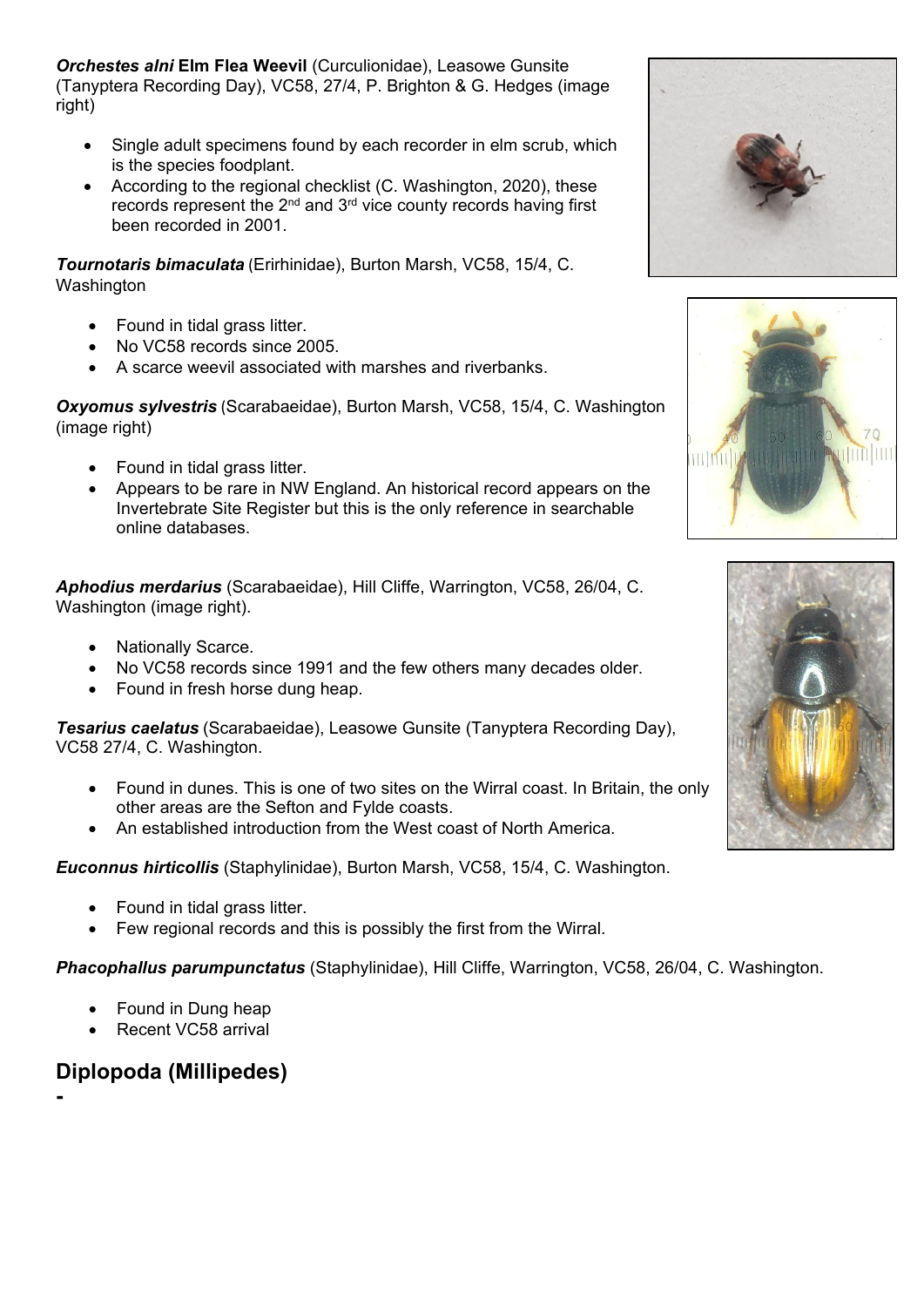### **Diptera (True Flies)**

*Egle parvaeformis* (Anthomyiidae), Smithills Estate, VC59, 10/4, P. Brighton.

- New to VC59.
- 27 NBN Atlas records, all but one further south.
- The genus *Egle* is associated with Willow Catkins.

*Canace nasica* (Canacidae), VC58, Leasowe Gunsite (Tanyptera Recording Day), 27/4, P. Brighton. iRecord ID 25064280 (image right)

- New to VC58 and the Lancs and Cheshire region.
- A single adult female found.

*Telmatogeton japonicus* (Chironomidae), VC58, Leasowe Gunsite (Tanyptera Recording Day), 27/4, E. Brighton (Det. P. Brighton), iRecord ID 25064313 (image right)

- New to VC58
- Found crawling around in the bright green seaweed on the sea-wall.
- This marine Chironomid midge arrived from Japan and the first British records were in Scotland about 20 years ago.
- The only other English record on NBN Atlas is from just across the Mersey in Crosby by Steve Tomlinson in November 2020.

*Gymnomus amplicornis* (Heleomyzidae), Smithills Estate, VC59, 10/4, P. Brighton.

• New to VC59 and the Lancs and Cheshire region. NBN Atlas has 38 records, mainly from Wales and Scotland.

*Boletina trispinosa* (Mycetophilidae), Smithills Estate, VC59, 10/4, P. Brighton.

- New to VC59 and the Lancs and Cheshire region. NBN Atlas has 39 widely scattered records.
- A Fungus Gnat. Members of this genus are found in a wide variety of habitats from wooded streams to wetlands and open moorland.

*Boletina gripha* (Mycetophilidae), Smithills Estate, VC59, 10/4, P. Brighton.

- New to VC59
- This Fungus Gnat appears more common that *B. trispinosa* with 110 widely scattered records on NBN Atlas.

*Boletina sciarina* (Mycetophilidae), Smithills Estate, VC59, 10/4, P. Brighton.

- New to VC59.
- There are 28 NBN Atlas records for this Fungus Gnat, mainly from western parts of Britain and Scotland.

**Phora atra** (Phoridae), VC58, Leasowe Gunsite (Tanyptera Recording Day), 27/4, P. Brighton, iRecord ID 25064187 (image right).

- New to VC59 and the Lancs and Cheshire region. 2 Male and 1 Female recorded
- 167 records on NBN atlas and widely scattered throughout England and Wales but few from Scotland.





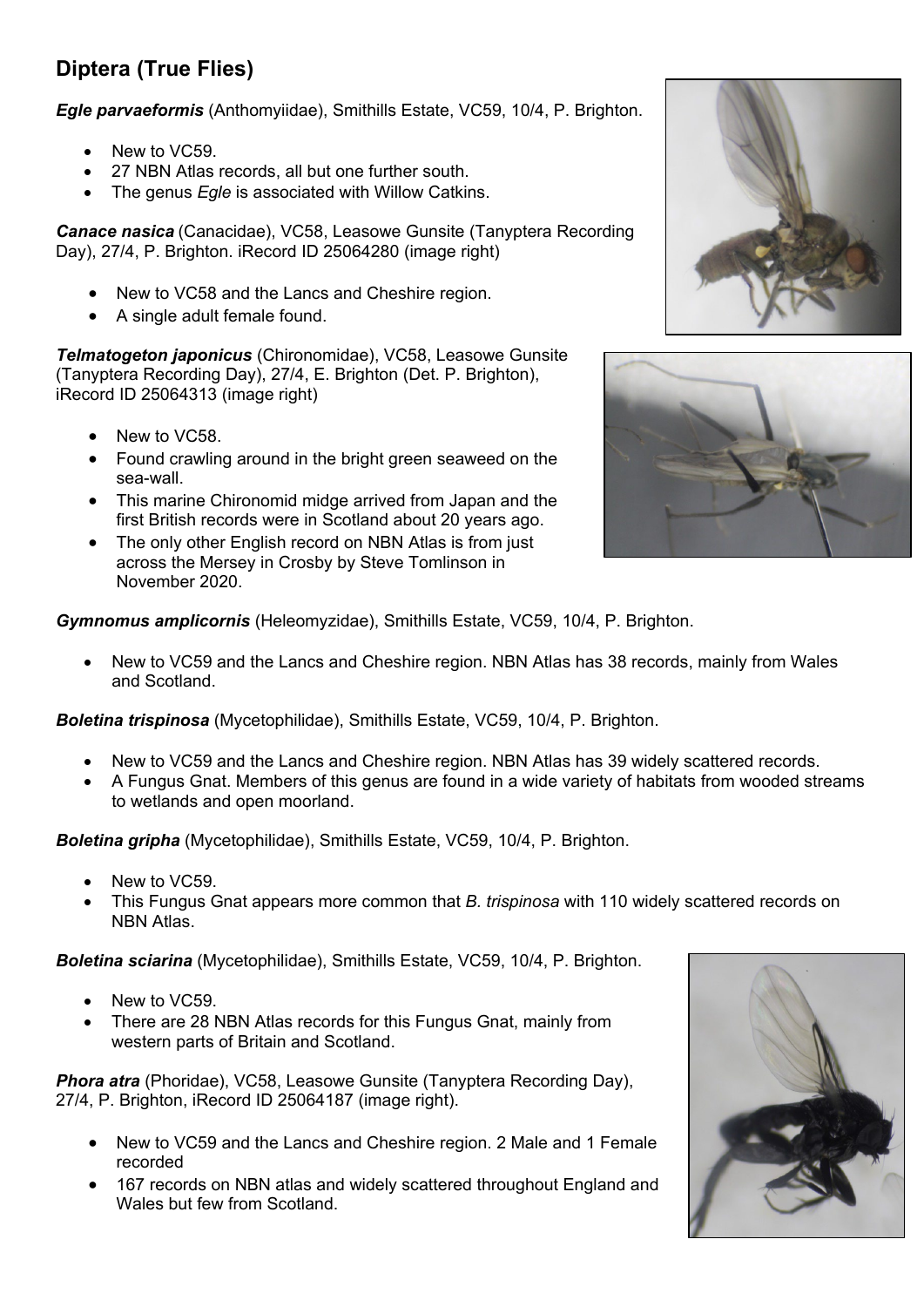*Triphleba papillata* (Phoridae), Smithills Estate, VC59, 10/4, P. Brighton.

- New to VC59 and the Lancs and Cheshire region. NBN Atlas has 11 records, all further South.
- The genus has a cosmopolitan distribution.

*Austrosciara hyalipennis* (Sciaridae), Smithills Estate, VC59, 10/4, P. Brighton.

- New to VC59.
- 66 widely scattered NBN Atlas records.
- Sciarids are also known as dark-winged fungus gnats and are one of least studied of the large Diptera families.

*Orygma luctuosum* (Sepsidae), VC58, Leasowe Gunsite (Tanyptera Recording Day), 27/4, P. Brighton, iRecord ID 25064187.

- New to VC58
- Found around the coastline of Great Britain, including VC59 & 60.
- Associated with decaying kelp on beaches.

*Borborillus vitripennis* (Sphaeroceridae), Smithills Estate, VC59, 10/4, P. Brighton.

- New to VC59.
- A diurnal lesser dung fly with 19 NBN Atlas records, all from England.

*Cheilosia chrysocoma* (Syrphidae), Combermere Park, VC58, 29/4, N. Jones (image right)

- First VC58 record since  $19<sup>th</sup>$  Century. It is included by Kidd and Brindle (1959) on the basis of Cooke's (1881) list.
- At least 9 males seen at woodland edge.
- Thought to develop in Angelica.

*Parasyrphus nigritarsus* (Syrphidae), Guild Wheel, Preston, VC60, 30/4, T. Southward (Det. C. Sellen & R. Morris). (Image right © T. Southward)

- Nationally Scarce. Larvae feed on leaf-beetle larvae on Alder and willows.
- Adults often found basking on sunlit leaves by rivers and streams.

*Parasyrphus malinellus* (Syrphidae), Gisburn, Lancashire, VC64, 19/4?, N. Garnham (image right).

- Few regional records and probably not recorded in Lancashire since 1996.
- Associated with conifers in woodland.
- New to science in 1952.







### **Ephemeroptera (Mayflies)**

**-**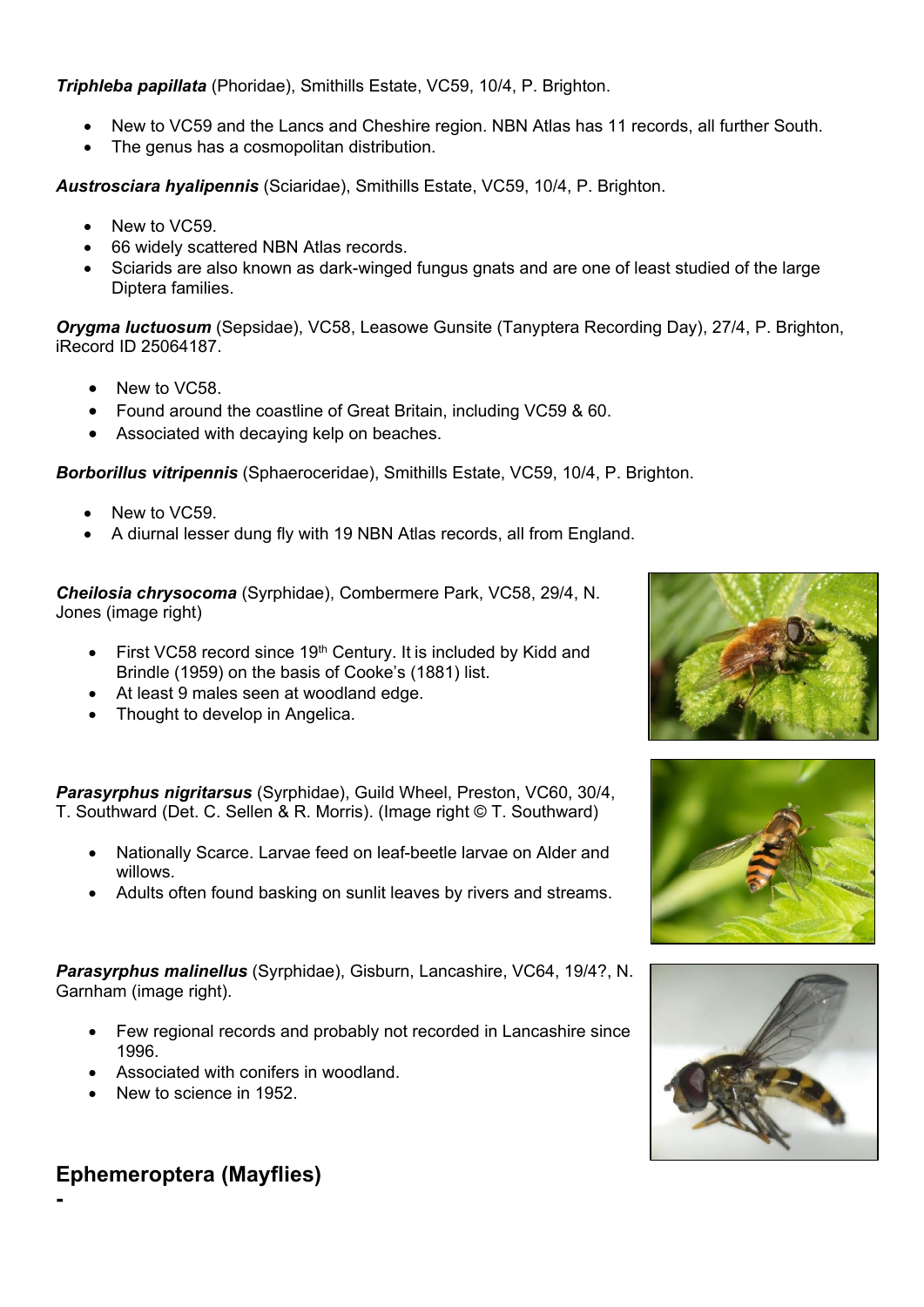### **Hemiptera (True Bugs)**

*Rhaphigaster nebulosa* **Mottled Shieldbug** (Pentatomidae), VC60, Preston, 29/4, L. Farifax (image right), iRecord ID 25029656

- Found on garden fence basking in sun in central Preston
- New to VC60 and possibly the most northerly UK record. The only others are Skelmersdale on 28 August 2020 by Frank Whitney and from a garden centre in Radcliffe on 15 March 2021 by Laura Reed.
- A polyphagous species associated with a range of deciduous trees. First recorded in Britain from the London area in 2010.

*Psammotettix cephalotes* (Cicadellidae), VC58, Leasowe Gunsite (Tanyptera Recording Day), 27/9, P. Brighton (image right), iRecord ID 25064280.

- New to VC58 according to unpublished working provisional Auchenorrhynca checklist (K. Fowler)
- Appears to have a scattered distribution, mainly in England.

*Viridicerus ustulatus* (Cicadellidae), VC58, Leasowe Gunsite (Tanyptera Recording Day), 27/9, P. Brighton (image right), iRecord ID 25064322.

- Female swept from White Poplar.
- New to VC58 according to unpublished working provisional Auchenorrhynca checklist (K. Fowler)
- Overwinters on evergreens.

### **Hymenoptera (Bees, Wasps, Ants, Sawflies)**

*Andrena falsifica* (Apidae), Yealand Hall Allotment, VC60, April 2022, J. Wright.

- New to VC60
- Nationally Scarce and mainly in Southern England but has been recorded at Whitbarrow (South Cumberia).

*Melecta albifrons* **Common Mourning Bee** (Apidae), VC59, Speke Hall NT, 22/4, P. Brash (image right), iRecord ID 24970290.

- New to VC59.
- Seen entering Anthophora holes in mortar in the pig pens.
- A distinctive cleptoparasite of the Hairy-footed Flower Bee that has expanded into Cheshire in the past few years.







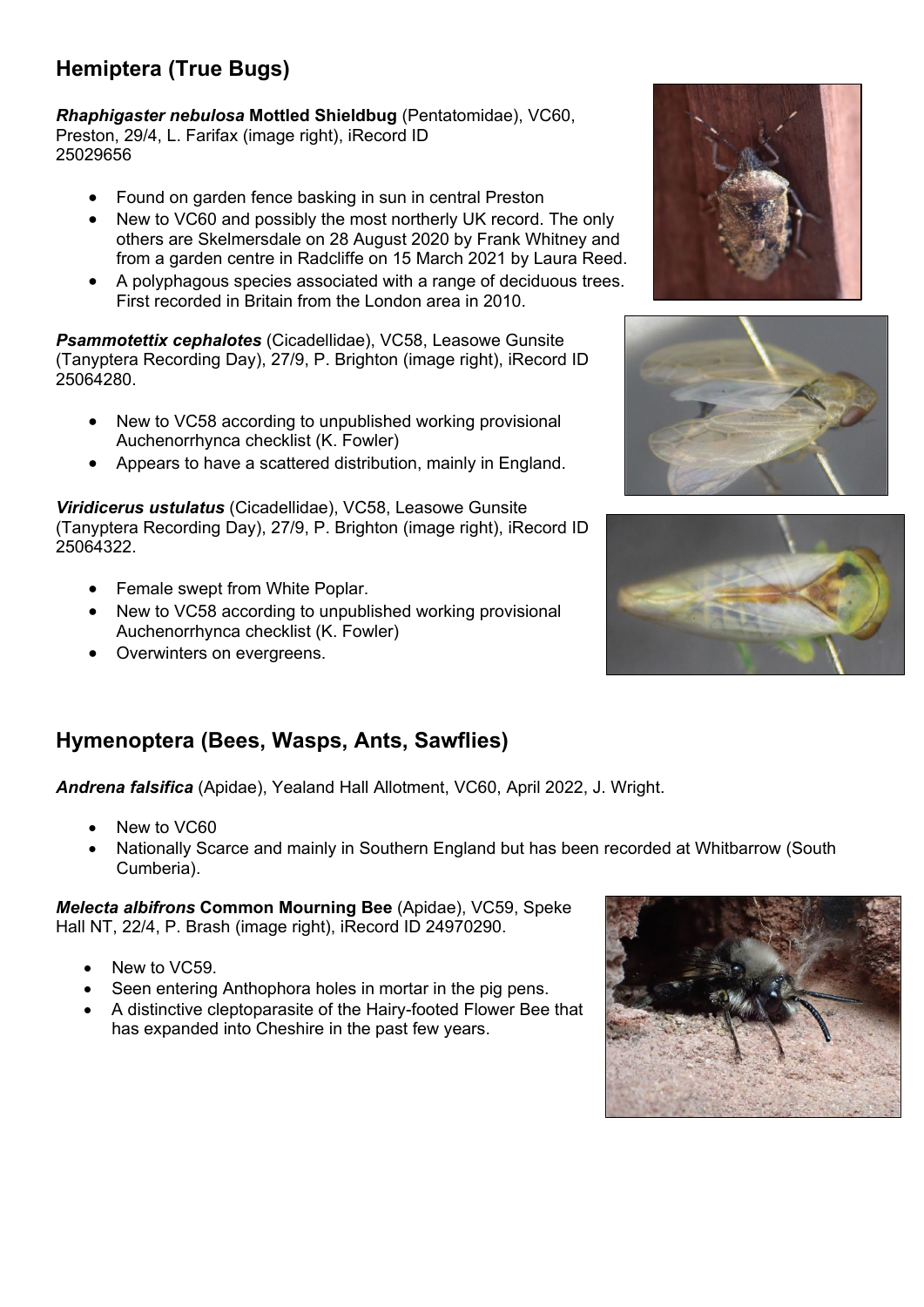*Osmia aurulenta* **Gold-Fringed Mason Bee** (Megachilidae) Leasowe Gunsite (Tanyptera Recording Day), VC58, 27/4, R. Lowry (© image right).

- New site record and one of only a few from Cheshire, all from the **Wirral**
- Restricted to the coast in North West England. Commonly builds nests in empty snail shells.
- Found during Tanyptera Project recording day at Red Rocks

*Ancistrocerus nigricornis* (Vespidae), Central Manchester, VC59, 21/4, K. McCartney (© image right).

- A Solitary wasp often found in gardens.
- Few Greater Manchester records but recently recorded from Manchester City football academy in 2021 and near Marple in 2017.



**- Odonata (Dragonflies & Damselflies)** 

#### **- Orthoptera (Grasshoppers and Crickets)**

### **Plecoptera (Stoneflies)**

**-** 

**-** 

### **Lepidoptera (Butterflies & Moths)**

*Moths are reported upon for VC59&60 biannually and VC58 annually via Lancashire moth group and Cheshire moth group respectively. Butterfly records are summarised annually by local branches of Butterfly Conservation. This summary will therefore only share observations reported to Tanyptera staff or posted on the North West invertebrates Facebook group.*

*Lithophane semibrunnea* **Tawny Pinion** (Noctuidae), Freshfield, VC59, 26/4, T. Davenport.

- 2<sup>nd</sup> Sefton Coast record. In garden light trap.
- An adult hibernating, mostly Southern species whose caterpillars feed mainly on Ash.

*Phytometra viridaria* **Small Purple-barred** (Erebidae), Hightown dunes, VC59, 27/4, P. Smith (© image below).

- A local species in Northern England. In recent years within Lancashire, restricted to the Sefton Coast and Fylde Coast (online atlas right up to 2019, yellow = 2000 onwards, blue = pre 2000 records)
- Caterpillars feed on the flowers and leaves of common milkwort (*Polygata vulgaris*) and heath milkwort (*P. serpyllifolia*). Adults are mainly diurnal.